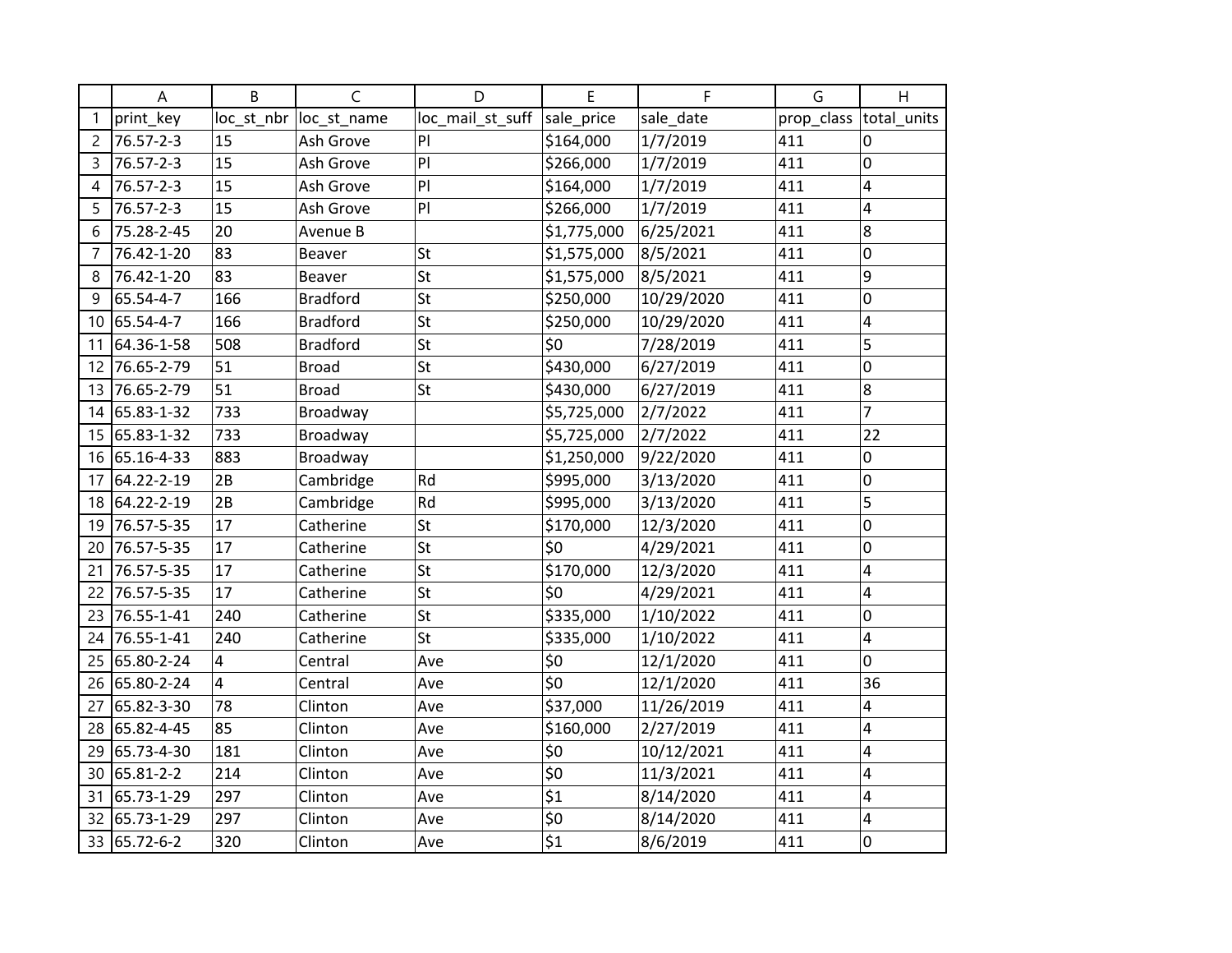|    | A             | B              | C           | D                | E           | F          | G          | H           |
|----|---------------|----------------|-------------|------------------|-------------|------------|------------|-------------|
|    | print_key     | loc_st_nbr     | loc_st_name | loc_mail_st_suff | sale_price  | sale_date  | prop_class | total_units |
|    | 34 65.72-6-2  | 320            | Clinton     | Ave              | \$1         | 8/6/2019   | 411        | 3           |
|    | 35 65.64-3-14 | 362            | Clinton     | Ave              | \$185,000   | 10/20/2020 | 411        | 4           |
|    | 36 65.64-3-14 | 362            | Clinton     | Ave              | \$165,000   | 7/19/2019  | 411        | 4           |
| 37 | 65.64-3-3     | 396            | Clinton     | Ave              | \$195,000   | 3/30/2021  | 411        | 4           |
| 38 | 65.64-2-18    | 402            | Clinton     | Ave              | \$230,000   | 2/2/2021   | 411        | 0           |
| 39 | 65.64-2-18    | 402            | Clinton     | Ave              | \$230,000   | 2/2/2021   | 411        | 4           |
|    | 40 65.55-4-17 | 502            | Clinton     | Ave              | \$0         | 3/4/2022   | 411        | 4           |
| 41 | 65.55-2-14    | 578            | Clinton     | Ave              | \$223,500   | 12/2/2021  | 411        | 0           |
|    | 42 65.55-2-14 | 578            | Clinton     | Ave              | \$223,500   | 12/2/2021  | 411        | 5           |
|    | 43 64.36-4-16 | $\overline{2}$ | Colby       | St               | \$383,000   | 7/28/2021  | 411        | 6           |
| 44 | 76.34-1-8     | 39             | Columbia    | St               | \$2,789,000 | 1/28/2019  | 411        | 0           |
| 45 | 76.34-1-8     | 39             | Columbia    | St               | \$2,789,000 | 1/28/2019  | 411        | 53          |
|    | 46 76.26-3-5  | 77             | Columbia    | St               | \$315,000   | 2/15/2019  | 411        | 5           |
| 47 | 76.26-3-8     | 83             | Columbia    | St               | \$158,128   | 3/26/2019  | 411        | 4           |
|    | 48 76.26-3-8  | 83             | Columbia    | St               | \$0         | 6/7/2019   | 411        | 4           |
| 49 | 76.26-3-13    | 93             | Columbia    | St               | \$475,000   | 1/5/2022   | 411        | 8           |
| 50 | 76.69-4-30    | 22             | Corlear     | St               | \$175,000   | 6/10/2019  | 411        | 0           |
| 51 | 76.69-4-30    | 22             | Corlear     | St               | \$175,000   | 6/10/2019  | 411        | 4           |
|    | 52 76.31-1-10 | 26             | Dana        | Ave              | \$2,576,210 | 7/23/2021  | 411        | 41          |
|    | 53 76.46-3-22 | 237            | Delaware    | Ave              | \$175,000   | 12/28/2021 | 411        | 0           |
| 54 | 76.46-3-22    | 237            | Delaware    | Ave              | \$0         | 2/27/2022  | 411        | 0           |
|    | 55 76.46-3-22 | 237            | Delaware    | Ave              | \$175,000   | 12/28/2021 | 411        | 4           |
| 56 | 76.46-3-22    | 237            | Delaware    | Ave              | \$0         | 2/27/2022  | 411        | 4           |
| 57 | 76.54-2-23    | 249            | Delaware    | Ave              | \$330,000   | 10/18/2021 | 411        | 0           |
|    | 58 76.54-2-23 | 249            | Delaware    | Ave              | \$330,000   | 10/18/2021 | 411        | 4           |
|    | 59 76.54-2-21 | 253            | Delaware    | Ave              | \$27,000    | 12/3/2021  | 411        | 0           |
|    | 60 76.54-2-21 | 253            | Delaware    | Ave              | \$27,000    | 12/3/2021  | 411        | 4           |
| 61 | 76.61-1-30    | 400            | Delaware    | Ave              | \$2,825,000 | 9/24/2020  | 411        | 0           |
| 62 | 76.61-1-30    | 400            | Delaware    | Ave              | \$2,825,000 | 9/24/2020  | 411        | 47          |
| 63 | 75.68-2-4     | 461            | Delaware    | Ave              | \$0         | 1/20/2022  | 411        | 0           |
| 64 | 75.68-2-4     | 461            | Delaware    | Ave              | \$0         | 1/20/2022  | 411        | 4           |
| 65 | 76.65-1-27    | $\overline{7}$ | Delaware    | St               | \$0         | 3/29/2019  | 411        | 0           |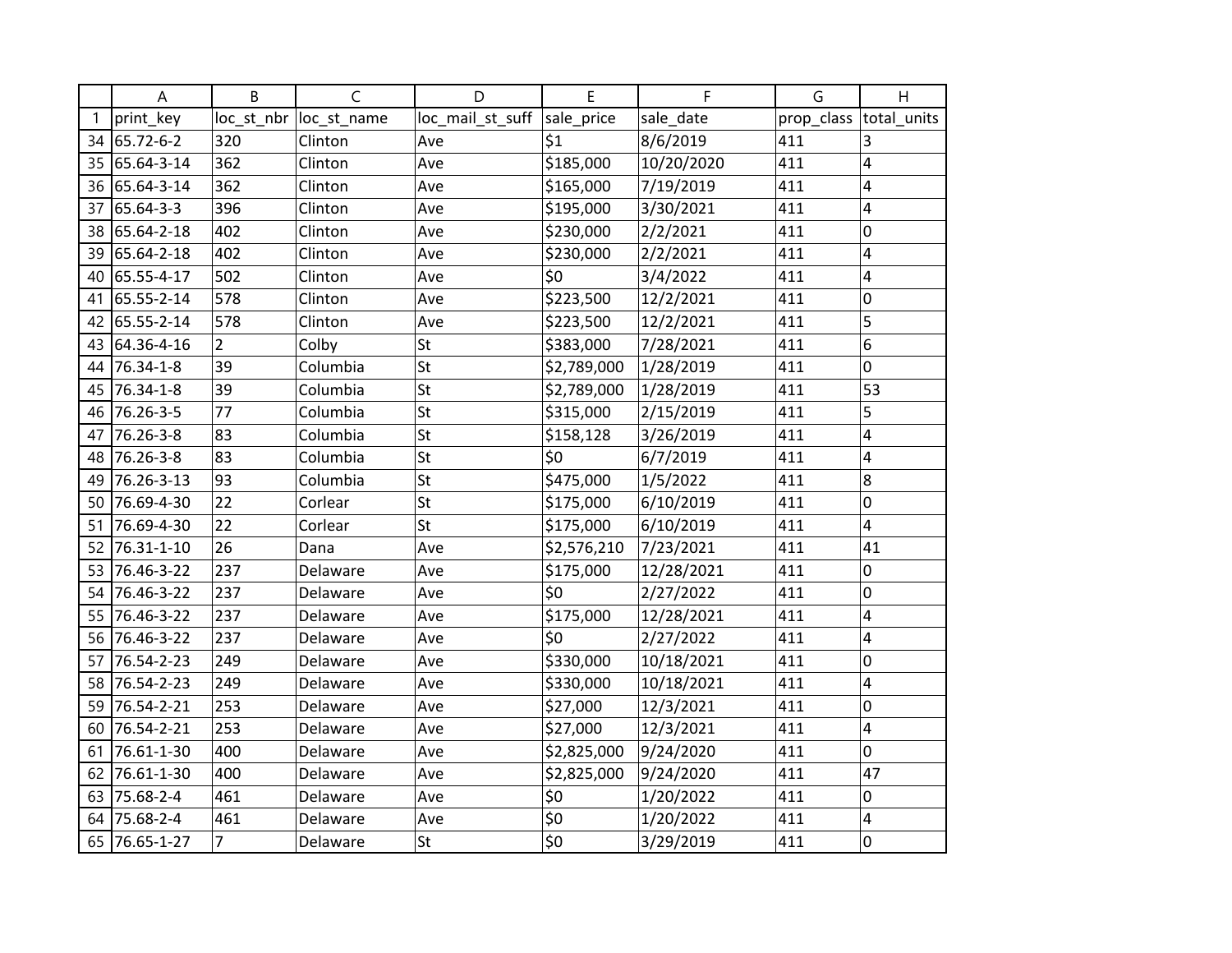|    | A             | B              | C           | D                | E                  | F          | G          | H              |
|----|---------------|----------------|-------------|------------------|--------------------|------------|------------|----------------|
|    | print key     | loc_st_nbr     | loc_st_name | loc_mail_st_suff | sale_price         | sale_date  | prop_class | total_units    |
|    | 66 76.65-1-27 | $\overline{7}$ | Delaware    | <b>St</b>        | \$0                | 3/29/2019  | 411        | 4              |
| 67 | 76.24-1-14    | 27             | Dove        | St               | \$1,210,000        | 9/24/2020  | 411        | $\overline{7}$ |
| 68 | 76.32-2-67    | 80             | Dove        | St               | \$5,696,763        | 12/18/2019 | 411        | 4              |
| 69 | 65.70-1-68    | 25             | Elberon     | PI               | \$350,000          | 12/23/2021 | 411        | 6              |
| 70 | 76.49-1-19    | 51             | Elm         | St               | \$735,000          | 9/10/2021  | 411        | 0              |
| 71 | 76.49-1-19    | 51             | Elm         | St               | \$735,000          | 9/10/2021  | 411        | 10             |
| 72 | 64.41-3-54    | 44             | Fairlawn    | Ave              | \$0                | 6/21/2021  | 411        | 0              |
|    | 73 64.41-3-54 | 44             | Fairlawn    | Ave              | \$0                | 6/21/2021  | 411        | 4              |
|    | 74 64.34-2-23 | 180            | Fairlawn    | Ave              | \$610,000          | 10/22/2020 | 411        | 0              |
|    | 75 64.34-2-23 | 180            | Fairlawn    | Ave              | \$610,000          | 10/22/2020 | 411        | 6              |
|    | 76 65.64-1-9  | 320            | First       | St               | \$175,000          | 10/20/2020 | 411        | 4              |
| 77 | 65.64-1-9     | 320            | First       | St               | \$160,000          | 5/17/2019  | 411        | 4              |
|    | 78 65.47-3-36 | 479            | First       | St               | \$1                | 6/24/2020  | 411        | 0              |
| 79 | 65.47-3-36    | 479            | First       | St               | \$3,000            | 1/22/2019  | 411        | 0              |
|    | 80 65.47-3-36 | 479            | First       | St               | \$1                | 6/24/2020  | 411        | 4              |
| 81 | 65.47-3-36    | 479            | First       | St               | \$3,000            | 1/22/2019  | 411        | 4              |
| 82 | 64.83-2-31    | 43             | Glenwood    | St               | \$960,000          | 6/20/2019  | 411        | 5              |
| 83 | 76.49-2-43    | 59             | Grand       | St               | \$45,000           | 10/31/2019 | 411        | 4              |
| 84 | 76.49-2-45    | 63             | Grand       | St               | \$137,800          | 9/30/2021  | 411        | 4              |
|    | 85 76.49-2-74 | 71             | Grand       | St               | \$75,000           | 2/7/2019   | 411        | 4              |
|    | 86 76.49-3-65 | 100            | Grand       | St               | \$85,000           | 5/17/2019  | 411        | 4              |
| 87 | 76.49-3-64    | 102            | Grand       | St               | \$0                | 9/17/2021  | 411        | 4              |
| 88 | 76.57-1-42    | 149            | Grand       | St               | $\overline{\xi_0}$ | 1/28/2022  | 411        | 0              |
| 89 | 76.57-1-42    | 149            | Grand       | St               | \$0                | 1/28/2022  | 411        | 4              |
| 90 | 75.28-2-19    | 27             | Grove       | Ave              | \$310,000          | 8/14/2019  | 411        | 0              |
| 91 | 75.28-2-19    | 27             | Grove       | Ave              | \$310,000          | 8/14/2019  | 411        | 4              |
| 92 | 75.28-2-20    | 29             | Grove       | Ave              | \$310,000          | 8/14/2019  | 411        | 0              |
| 93 | 75.28-2-20    | 29             | Grove       | Ave              | \$310,000          | 8/14/2019  | 411        | 4              |
| 94 | 65.82-1-5     | $\overline{7}$ | Hall        | PI               | \$0                | 3/7/2021   | 411        | 5              |
| 95 | 76.31-2-11    | 390            | Hamilton    | St               | \$339,000          | 4/30/2021  | 411        | 4              |
| 96 | 64.42-2-79    | 85             | Homestead   | Ave              | \$0                | 2/2/2022   | 411        | 0              |
| 97 | 64.42-2-79    | 85             | Homestead   | Ave              | \$0                | 2/2/2022   | 411        | 4              |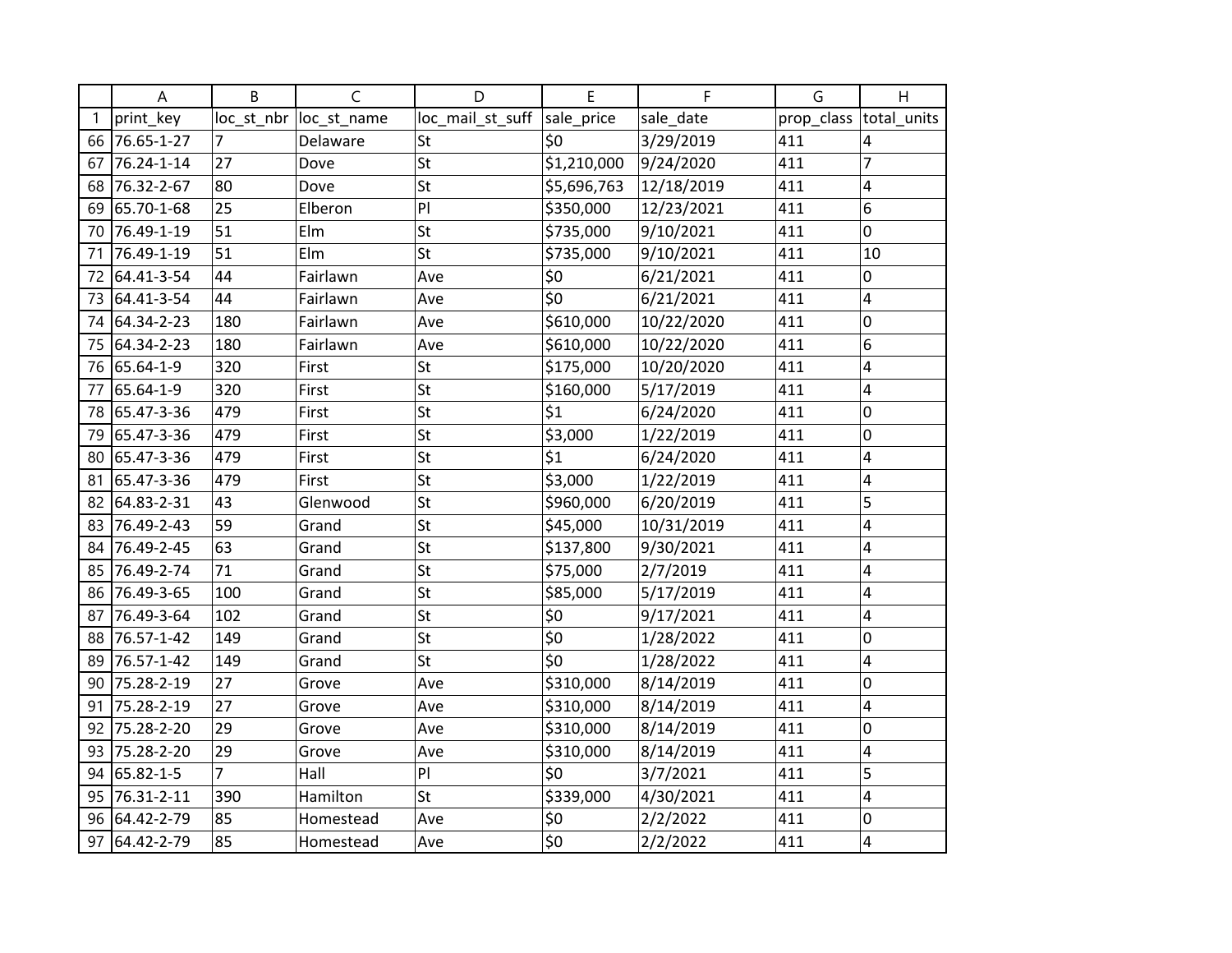| A                | B          | C           | D                | E           | F          | G          | H           |
|------------------|------------|-------------|------------------|-------------|------------|------------|-------------|
| print key        | loc_st_nbr | loc_st_name | loc_mail_st_suff | sale_price  | sale_date  | prop_class | total_units |
| 98 76.32-1-49    | 273        | Hudson      | Ave              | \$0         | 7/8/2020   | 411        | 4           |
| 99 76.24-5-20    | 324        | Hudson      | Ave              | \$0         | 2/3/2020   | 411        | 5           |
| 100 76.24-5-17   | 328.5      | Hudson      | Ave              | \$335,000   | 3/11/2019  | 411        | 4           |
| 101 76.24-5-15   | 330.5      | Hudson      | Ave              | \$100,000   | 3/15/2022  | 411        | 4           |
| 102 76.24-5-13   | 334        | Hudson      | Ave              | \$100,000   | 3/15/2022  | 411        | 4           |
| 103 76.24-4-68   | 349A       | Hudson      | Ave              | \$470,000   | 3/4/2022   | 411        | 0           |
| 104 76.24-4-68   | 349A       | Hudson      | Ave              | \$470,000   | 3/4/2022   | 411        | 4           |
| 105 65.61-2-77   | 475        | Hudson      | Ave              | \$420,000   | 9/22/2021  | 411        | 0           |
| 106 65.61-2-77   | 475        | Hudson      | Ave              | \$420,000   | 9/22/2021  | 411        | 4           |
| 107 65.61-2-77   | 475        | Hudson      | Ave              | \$420,000   | 9/22/2021  | 411        | 6           |
| 108 65.61-3-15   | 518        | Hudson      | Ave              | \$0         | 3/8/2019   | 411        | 0           |
| 109 65.61-3-15   | 518        | Hudson      | Ave              | \$0         | 3/8/2019   | 411        | 6           |
| 110 76.40-2-20   | 12         | Irving      | St               | \$300,000   | 8/16/2019  | 411        | 4           |
| 111 76.24-6-76   | 141        | Jay         | St               | \$0         | 2/18/2020  | 411        | 0           |
| 112 76.24-6-76   | 141        | Jay         | St               | \$0         | 2/18/2020  | 411        | 6           |
| 113 76.32-1-28   | 156        | Jay         | St               | \$355,250   | 10/28/2020 | 411        | 7           |
| 114 76.24-3-17   | 175        | Jay         | St               | \$5,200,000 | 9/24/2020  | 411        | 91          |
| 115 76.24-3-18.2 | 201        | Jay         | St               | \$710,000   | 8/17/2021  | 411        | 0           |
| 116 76.24-3-18.2 | 201        | Jay         | St               | \$710,000   | 8/17/2021  | 411        | 4           |
| 117 76.31-1-93   | 170        | Knox        | St               | \$2,500,000 | 12/15/2021 | 411        | 8           |
| 118 76.24-6-45   | 137        | Lancaster   | St               | \$449,000   | 11/15/2021 | 411        | 4           |
| 119 76.24-3-5    | 200        | Lancaster   | St               | \$580,000   | 10/16/2020 | 411        | 6           |
| 120 65.80-3-65   | 221        | Lancaster   | St               | \$470,000   | 11/12/2021 | 411        | 4           |
| 121 64.43-1-46   | 889        | Lancaster   | St               | \$2,200,000 | 3/18/2021  | 411        | 0           |
| 122 64.43-1-46   | 889        | Lancaster   | St               | \$2,200,000 | 3/18/2021  | 411        | 10          |
| 123 76.24-2-3    | 234        | Lark        | St               | \$135,000   | 2/13/2020  | 411        | 4           |
| 124 76.24-2-4    | 236        | Lark        | St               | \$0         | 11/18/2021 | 411        | 6           |
| 125 76.24-2-4    | 236        | Lark        | St               | \$277,431   | 2/17/2021  | 411        | 6           |
| 126 76.24-3-2    | 246        | Lark        | St               | \$990,000   | 10/5/2021  | 411        | 13          |
| 127 76.23-3-17   | 259        | Lark        | St               | \$1,775,000 | 9/24/2019  | 411        | 0           |
| 128 76.23-3-17   | 259        | Lark        | St               | \$1,775,000 | 9/24/2019  | 411        | 4           |
| 129 76.23-3-56   | 287        | Lark        | St               | \$460,000   | 10/28/2021 | 411        | 4           |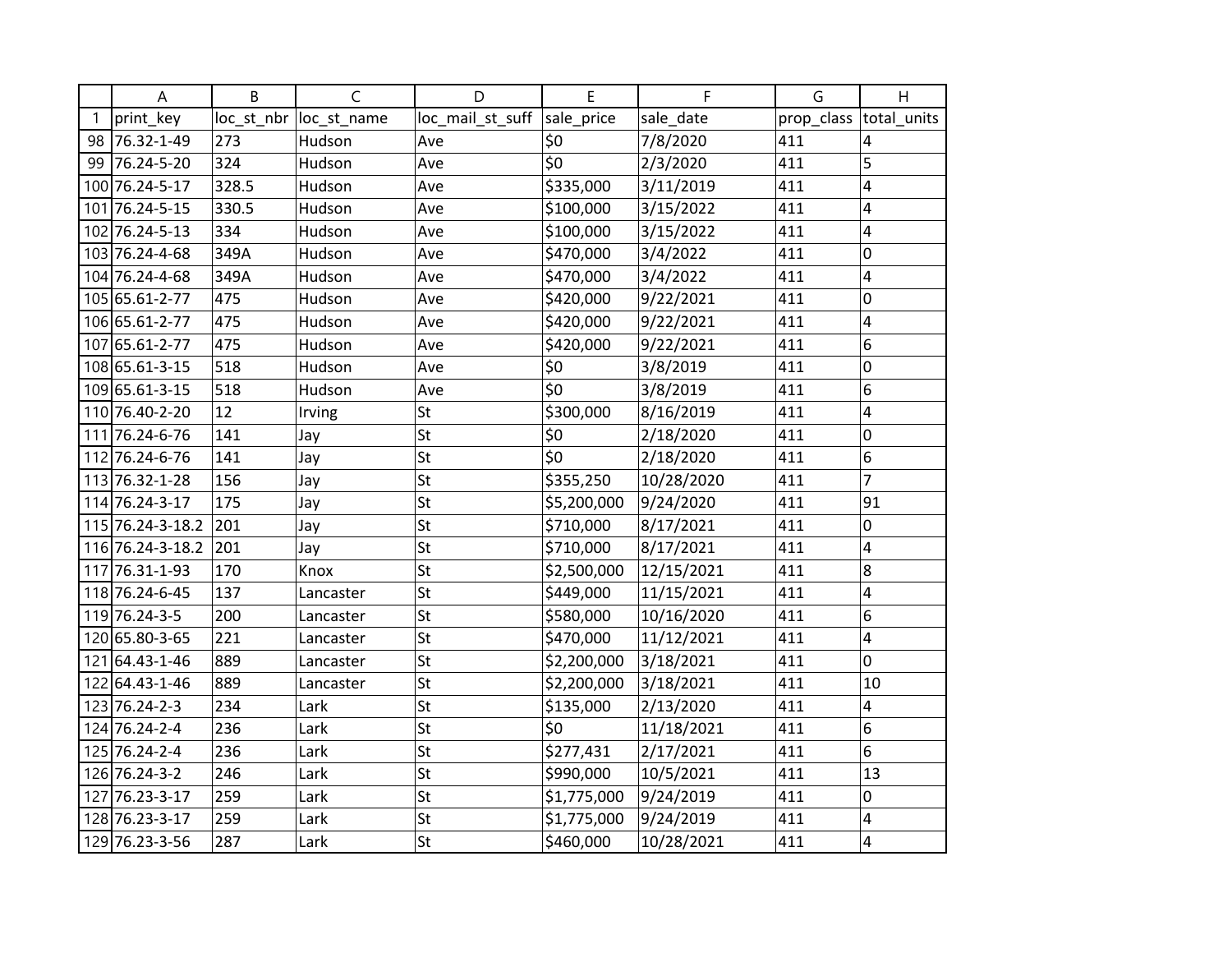| Α              | B          | C           | D                | E           | F          | G          | H           |
|----------------|------------|-------------|------------------|-------------|------------|------------|-------------|
| print key      | loc_st_nbr | loc_st_name | loc_mail_st_suff | sale_price  | sale_date  | prop_class | total_units |
| 130 76.39-1-13 | 3          | Leonard     | PI               | \$360,000   | 7/28/2020  | 411        | 0           |
| 131 76.39-1-13 | 3          | Leonard     | PI               | \$360,000   | 7/28/2020  | 411        | 4           |
| 132 76.71-3-42 | 59         | Liebel      | St               | \$265,000   | 3/18/2020  | 411        | 0           |
| 133 76.71-3-42 | 59         | Liebel      | St               | \$265,000   | 3/18/2020  | 411        | 4           |
| 134 65.10-1-6  | 581        | Livingston  | Ave              | \$0         | 8/6/2021   | 411        | 32          |
| 135 65.10-1-6  | 581        | Livingston  | Ave              | \$0         | 8/6/2021   | 411        | 50          |
| 136 76.32-3-40 | 329        | Madison     | Ave              | \$0         | 3/8/2019   | 411        | 0           |
| 137 76.32-3-40 | 329        | Madison     | Ave              | \$0         | 3/8/2019   | 411        | 4           |
| 138 76.32-3-58 | 353        | Madison     | Ave              | \$850,000   | 2/25/2020  | 411        | 10          |
| 139 76.32-3-66 | 367        | Madison     | Ave              | \$0         | 12/13/2019 | 411        | 5           |
| 140 76.32-3-66 | 367        | Madison     | Ave              | \$435,000   | 7/9/2021   | 411        | 5           |
| 141 76.32-4-1  | 372        | Madison     | Ave              | \$275,000   | 6/8/2021   | 411        | 4           |
| 142 76.23-2-4  | 488        | Madison     | Ave              | \$300,000   | 5/18/2021  | 411        | 4           |
| 143 76.23-1-13 | 528        | Madison     | Ave              | \$335,000   | 2/12/2019  | 411        | 4           |
| 144 76.23-1-6  | 542        | Madison     | Ave              | \$1,550,000 | 11/30/2021 | 411        | 0           |
| 145 76.23-1-6  | 542        | Madison     | Ave              | \$1,550,000 | 11/30/2021 | 411        | 15          |
| 146 76.23-1-4  | 548        | Madison     | Ave              | \$0         | 8/11/2020  | 411        | 0           |
| 147 76.23-1-4  | 548        | Madison     | Ave              | \$0         | 8/11/2020  | 411        | 6           |
| 148 76.22-1-16 | 564        | Madison     | Ave              | \$175,000   | 5/14/2021  | 411        | 0           |
| 149 76.22-1-16 | 564        | Madison     | Ave              | \$175,000   | 5/14/2021  | 411        | 5           |
| 150 76.22-1-12 | 572        | Madison     | Ave              | \$990,000   | 5/21/2020  | 411        | 5           |
| 151 76.22-1-6  | 584        | Madison     | Ave              | \$470,000   | 5/14/2021  | 411        | 0           |
| 152 76.22-1-6  | 584        | Madison     | Ave              | \$470,000   | 5/14/2021  | 411        | 4           |
| 153 76.22-1-3  | 590        | Madison     | Ave              | \$385,000   | 2/19/2021  | 411        | 0           |
| 154 76.22-1-3  | 590        | Madison     | Ave              | \$385,000   | 2/19/2021  | 411        | 4           |
| 155 65.69-2-75 | 800        | Madison     | Ave              | \$0         | 2/13/2021  | 411        | 0           |
| 156 65.69-2-75 | 800        | Madison     | Ave              | \$0         | 2/13/2021  | 411        | 17          |
| 157 65.61-4-26 | 865        | Madison     | Ave              | \$440,000   | 1/11/2021  | 411        | 0           |
| 158 65.61-4-26 | 865        | Madison     | Ave              | \$440,000   | 1/11/2021  | 411        | 7           |
| 159 76.49-1-3  | 9          | Madison     | PI               | \$380,000   | 1/20/2021  | 411        | 4           |
| 160 76.49-1-2  | 10         | Madison     | PI               | \$430,000   | 8/5/2021   | 411        | 4           |
| 161 64.22-1-20 | 81         | Maplewood   | Ave              | \$0         | 11/24/2020 | 411        | 4           |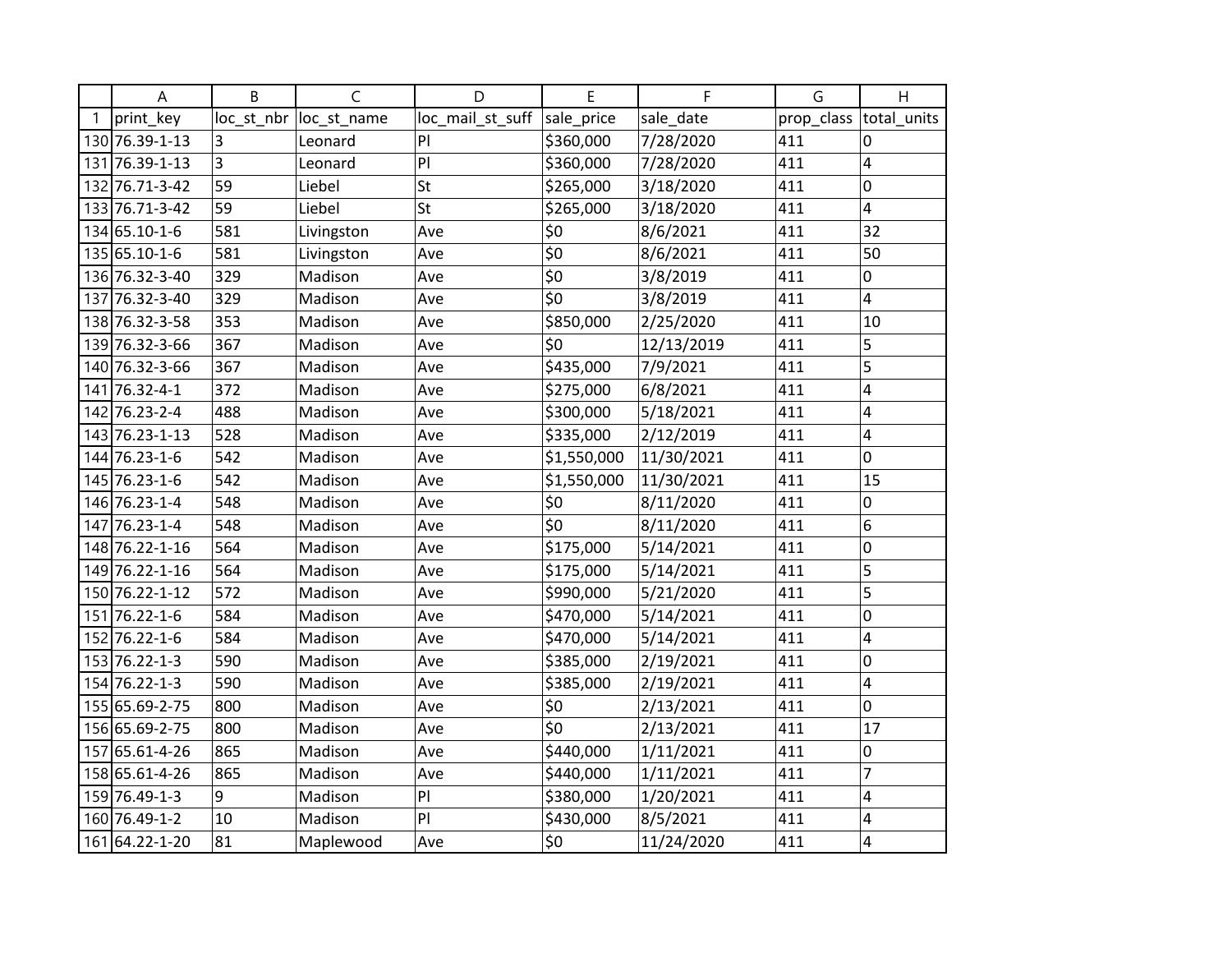| A              | B          | C           | D                | E           | F          | G          | H           |
|----------------|------------|-------------|------------------|-------------|------------|------------|-------------|
| print key      | loc_st_nbr | loc_st_name | loc_mail_st_suff | sale_price  | sale_date  | prop_class | total units |
| 162 75.76-1-57 | 35         | Mc Alpin    | <b>St</b>        | \$545,000   | 1/21/2022  | 411        | 0           |
| 163 75.76-1-57 | 35         | Mc Alpin    | St               | \$545,000   | 1/21/2022  | 411        | 6           |
| 164 75.76-1-52 | 59         | Mc Alpin    | St               | \$425,000   | 12/20/2021 | 411        | 0           |
| 165 75.76-1-52 | 59         | Mc Alpin    | St               | \$425,000   | 12/20/2021 | 411        | 6           |
| 166 76.31-1-41 | 61         | Morris      | St               | \$1         | 2/13/2019  | 411        | 15          |
| 167 65.77-1-31 | 369-371    | Morris      | St               | \$380,000   | 6/11/2021  | 411        | 0           |
| 168 65.77-1-31 | 369-371    | Morris      | St               | \$380,000   | 6/11/2021  | 411        | 6           |
| 169 65.77-1-34 | 385        | Morris      | St               | \$2,385,355 | 7/23/2021  | 411        | 0           |
| 170 65.77-1-34 | 385        | Morris      | St               | \$2,385,355 | 7/23/2021  | 411        | 80          |
| 171 64.76-2-32 | 520        | Morris      | St               | \$477,750   | 7/23/2021  | 411        | 0           |
| 172 64.76-2-32 | 520        | Morris      | St               | \$477,750   | 7/23/2021  | 411        | 8           |
| 173 64.67-1-6  | 700        | Morris      | St               | \$0         | 1/22/2019  | 411        | 0           |
| 174 64.67-1-6  | 700        | Morris      | St               | \$0         | 1/22/2019  | 411        | 4           |
| 175 76.56-1-5  | 142        | Morton      | Ave              | \$756,000   | 9/24/2020  | 411        | 14          |
| 176 76.47-2-10 | 272        | Morton      | Ave              | \$150,000   | 8/25/2020  | 411        | 4           |
| 177 76.31-1-89 | 287        | Myrtle      | Ave              | \$0         | 4/29/2020  | 411        | 0           |
| 178 76.31-1-89 | 287        | Myrtle      | Ave              | \$0         | 4/29/2020  | 411        | 5           |
| 179 65.77-2-25 | 551        | Myrtle      | Ave              | \$0         | 6/19/2020  | 411        | 0           |
| 180 65.77-2-25 | 551        | Myrtle      | Ave              | \$0         | 6/19/2020  | 411        | 4           |
| 181 64.76-4-1  | 696        | Myrtle      | Ave              | \$1,175,000 | 7/26/2019  | 411        | 17          |
| 182 64.67-2-53 | 775        | Myrtle      | Ave              | \$2,044,000 | 3/31/2020  | 411        | 0           |
| 183 64.67-2-53 | 775        | Myrtle      | Ave              | \$2,044,000 | 3/31/2020  | 411        | 29          |
| 184 64.43-2-1  | 80         | N Allen     | St               | \$134,000   | 6/16/2020  | 411        | 0           |
| 185 64.43-2-1  | 80         | N Allen     | St               | \$134,000   | 6/16/2020  | 411        | 6           |
| 186 64.51-3-66 | 91         | N Allen     | St               | \$1,900,000 | 5/3/2021   | 411        | 0           |
| 187 64.51-3-66 | 91         | N Allen     | St               | \$1,500,000 | 6/17/2020  | 411        | 0           |
| 188 64.51-3-66 | 91         | N Allen     | St               | \$1,900,000 | 5/3/2021   | 411        | 8           |
| 189 64.51-3-66 | 91         | N Allen     | St               | \$1,500,000 | 6/17/2020  | 411        | 8           |
| 190 64.36-1-71 | 184-186    | N Allen     | St               | \$395,000   | 10/25/2019 | 411        | 0           |
| 191 64.36-1-71 | 184-186    | N Allen     | St               | \$395,000   | 10/25/2019 | 411        | 4           |
| 192 64.36-4-76 | 219        | N Allen     | St               | \$105,000   | 1/18/2021  | 411        | 0           |
| 193 64.36-4-76 | 219        | N Allen     | St               | \$105,000   | 1/18/2021  | 411        | 4           |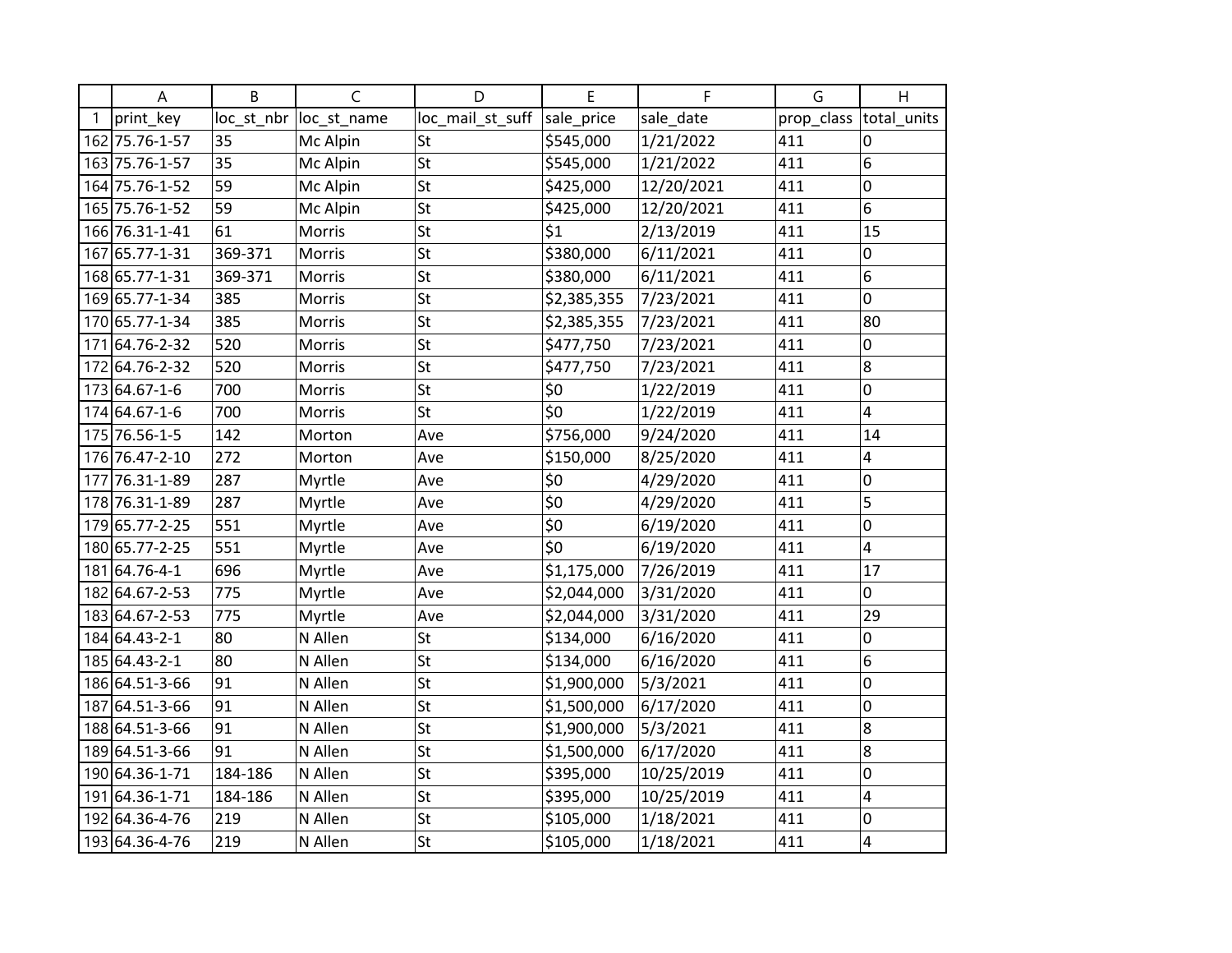| A                   | B          | C            | D                | E               | F          | G          | H           |
|---------------------|------------|--------------|------------------|-----------------|------------|------------|-------------|
| print_key           | loc_st_nbr | loc_st_name  | loc_mail_st_suff | sale_price      | sale_date  | prop_class | total_units |
| 194 65.62-2-63      | 9          | N Lake       | Ave              | \$30,000        | 2/19/2021  | 411        | $\Omega$    |
| 195 65.62-2-63      | 9          | N Lake       | Ave              | \$30,000        | 2/19/2021  | 411        | 4           |
| 196 65.47-3-18      | 169        | N Lake       | Ave              | \$250,000       | 12/29/2021 | 411        | 0           |
| 197 65.47-3-18      | 169        | N Lake       | Ave              | \$250,000       | 12/29/2021 | 411        | 4           |
| 198 64.52-1-71      | 69         | N Main       | Ave              | \$0             | 6/4/2021   | 411        | 0           |
| 199 64.52-1-71      | 69         | N Main       | Ave              | \$0             | 6/4/2021   | 411        | 4           |
| 200 65.29-2-6.12    | 14         | N Manning    | <b>Blvd</b>      | \$4,600,000     | 2/25/2022  | 411        | 64          |
| 201 65.29-2-6.12 14 |            | N Manning    | Blvd             | \$0             | 6/30/2021  | 411        | 64          |
| 202 65.29-2-6.11 18 |            | N Manning    | Blvd             | \$1,800,000     | 2/25/2022  | 411        | 31          |
| 203 65.29-2-6.11 18 |            | N Manning    | Blvd             | \$0             | 6/30/2021  | 411        | 31          |
| 204 65.30-1-4.3     | 37-39      | N Manning    | Blvd             | \$0             | 4/23/2021  | 411        | 0           |
| 205 65.30-1-4.3     | 37-39      | N Manning    | <b>Blvd</b>      | \$765,000       | 3/9/2021   | 411        | 0           |
| 206 65.30-1-4.3     | 37-39      | N Manning    | Blvd             | \$0             | 4/23/2021  | 411        | 4           |
| 207 65.30-1-4.3     | 37-39      | N Manning    | Blvd             | \$765,000       | 3/9/2021   | 411        | 4           |
| 208 65.30-1-4.4     | $41 - 43$  | N Manning    | Blvd             | \$0             | 4/23/2021  | 411        | 0           |
| 209 65.30-1-4.4     | 41-43      | N Manning    | Blvd             | $\overline{50}$ | 4/23/2021  | 411        | 4           |
| 210 65.82-5-27      | 196        | N Pearl      | St               | \$0             | 3/23/2021  | 411        | 4           |
| 211 65.44-1-4       | 543        | N Pearl      | St               | \$100           | 7/11/2019  | 411        | 0           |
| 212 65.36-1-7       | 560        | N Pearl      | St               | \$10,000        | 6/7/2021   | 411        | 0           |
| 213 65.36-1-7       | 560        | N Pearl      | St               | \$10,000        | 6/7/2021   | 411        | 6           |
| 214 65.36-2-1       | 611        | N Pearl      | St               | \$785,000       | 5/29/2020  | 411        | 0           |
| 215 65.36-2-1       | 611        | N Pearl      | St               | \$785,000       | 5/29/2020  | 411        | 23          |
| 216 64.51-1-15      | 62         | N Pine       | Ave              | \$475,000       | 12/23/2021 | 411        | 0           |
| 217 64.51 - 1 - 15  | 62         | N Pine       | Ave              | \$475,000       | 12/23/2021 | 411        | 6           |
| 218 64.51 - 2-61    | 65         | N Pine       | Ave              | \$0             | 5/24/2021  | 411        | 0           |
| 219 64.51 - 2-61    | 65         | N Pine       | Ave              | \$0             | 5/24/2021  | 411        | 4           |
| 220 64.43-2-15      | 91         | N Pine       | Ave              | \$0             | 2/3/2020   | 411        | 0           |
| 221 64.43-2-15      | 91         | N Pine       | Ave              | \$0             | 2/3/2020   | 411        | 5           |
| 222 75.27-2-21      | 341        | New Scotland | Ave              | \$0             | 2/27/2022  | 411        | 0           |
| 223 75.27-2-21      | 341        | New Scotland | Ave              | \$0             | 2/27/2022  | 411        | 4           |
| 224 64.82-3-24      | 515        | New Scotland | Ave              | \$368,000       | 12/30/2019 | 411        | 0           |
| 225 64.82-3-24      | 515        | New Scotland | Ave              | \$368,000       | 12/30/2019 | 411        | 9           |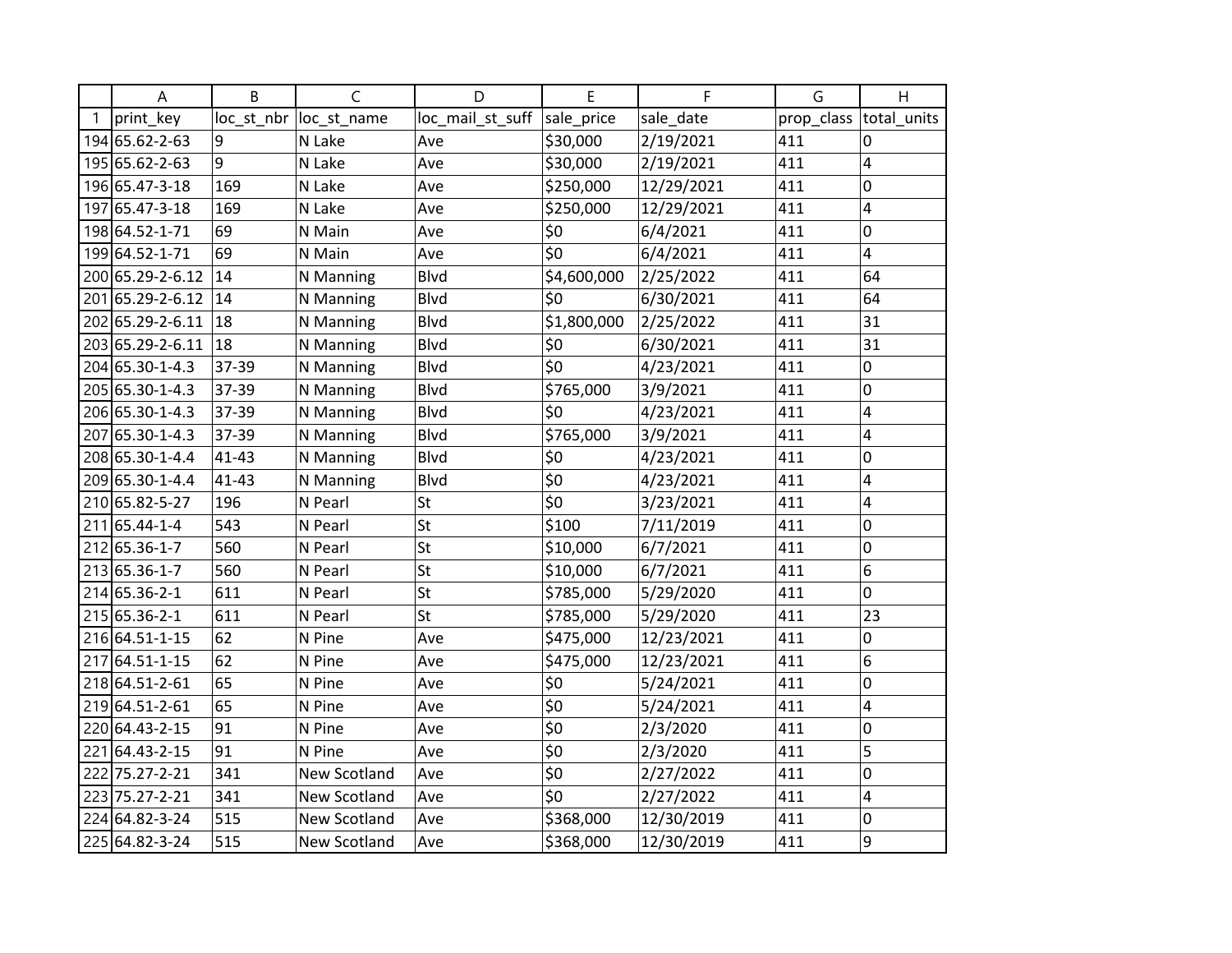| A              | B          | C                   | D                | E                       | F          | G          | H           |
|----------------|------------|---------------------|------------------|-------------------------|------------|------------|-------------|
| print_key      | loc_st_nbr | loc_st_name         | loc_mail_st_suff | sale_price              | sale_date  | prop_class | total_units |
| 226 64.81-1-3  | 539        | New Scotland        | Ave              | \$385,000               | 11/10/2021 | 411        | 0           |
| 227 64.81-1-3  | 539        | <b>New Scotland</b> | Ave              | \$385,000               | 11/10/2021 | 411        | 4           |
| 228 64.81-1-8  | 555        | New Scotland        | Ave              | \$1,150,000             | 11/2/2020  | 411        | 6           |
| 229 65.7-2-21  | 345        | Northern            | Blvd             | \$25,100,000 12/15/2021 |            | 411        | 0           |
| 230 65.7-2-21  | 345        | Northern            | Blvd             | \$25,100,000 12/15/2021 |            | 411        | 128         |
| 231 75.27-3-4  | 60         | Norwood             | Ave              | \$0                     | 10/10/2019 | 411        | 0           |
| 232 75.27-3-4  | 60         | Norwood             | Ave              | \$0                     | 10/10/2019 | 411        | 4           |
| 233 76.55-1-40 | 13         | Oneida              | Ter              | \$250,000               | 3/5/2020   | 411        | 0           |
| 234 76.55-1-40 | 13         | Oneida              | Ter              | \$250,000               | 3/5/2020   | 411        | 4           |
| 235 65.46-4-11 | 70         | Ontario             | St               | \$360,500               | 7/9/2021   | 411        | 0           |
| 236 65.46-4-11 | 70         | Ontario             | St               | \$360,500               | 7/9/2021   | 411        | 6           |
| 237 65.53-3-1  | 192        | Ontario             | St               | \$426,900               | 2/20/2020  | 411        | 0           |
| 238 65.53-3-1  | 192        | Ontario             | St               | \$426,900               | 2/20/2020  | 411        | 8           |
| 239 65.53-2-5  | 205        | Ontario             | St               | \$500,000               | 4/1/2019   | 411        | 0           |
| 240 65.53-2-5  | 205        | Ontario             | St               | \$500,000               | 4/1/2019   | 411        | 5           |
| 241 65.69-3-37 | 304        | Ontario             | St               | \$300,000               | 6/19/2019  | 411        | 0           |
| 242 65.69-3-37 | 304        | Ontario             | St               | \$300,000               | 6/19/2019  | 411        | 6           |
| 243 75.27-3-47 | 445        | Ontario             | St               | \$400,000               | 8/28/2020  | 411        | 0           |
| 244 75.27-3-47 | 445        | Ontario             | St               | \$400,000               | 8/28/2020  | 411        | 6           |
| 245 75.28-2-42 | 470b       | Ontario             | St               | \$300,000               | 11/10/2021 | 411        | 0           |
| 246 75.28-2-42 | 470b       | Ontario             | St               | \$300,000               | 11/10/2021 | 411        | 4           |
| 247 65.77-3-28 | 500        | Park                | Ave              | \$680,000               | 3/7/2022   | 411        | 8           |
| 248 65.77-2-61 | 569        | Park                | Ave              | \$437,500               | 6/3/2021   | 411        | 0           |
| 249 65.77-2-61 | 569        | Park                | Ave              | \$437,500               | 6/3/2021   | 411        | 5           |
| 250 65.77-3-9  | 582        | Park                | Ave              | \$680,000               | 3/30/2021  | 411        | 12          |
| 251 64.83-2-21 | 36         | Parkwood            | St               | \$305,000               | 9/3/2021   | 411        | 4           |
| 252 64.83-2-19 | 40         | Parkwood            | St               | \$850,000               | 12/3/2019  | 411        | 10          |
| 253 65.61-3-80 | 201        | Partridge           | St               | \$215,000               | 5/30/2019  | 411        | 0           |
| 254 65.61-3-80 | 201        | Partridge           | St               | \$215,000               | 5/30/2019  | 411        | 4           |
| 255 76.49-2-33 | 52         | Philip              | St               | \$210,000               | 1/15/2019  | 411        | 4           |
| 256 76.57-1-59 | 122        | Philip              | St               | \$450,000               | 9/9/2021   | 411        | 0           |
| 257 76.57-1-59 | 122        | Philip              | St               | \$450,000               | 9/9/2021   | 411        | 3           |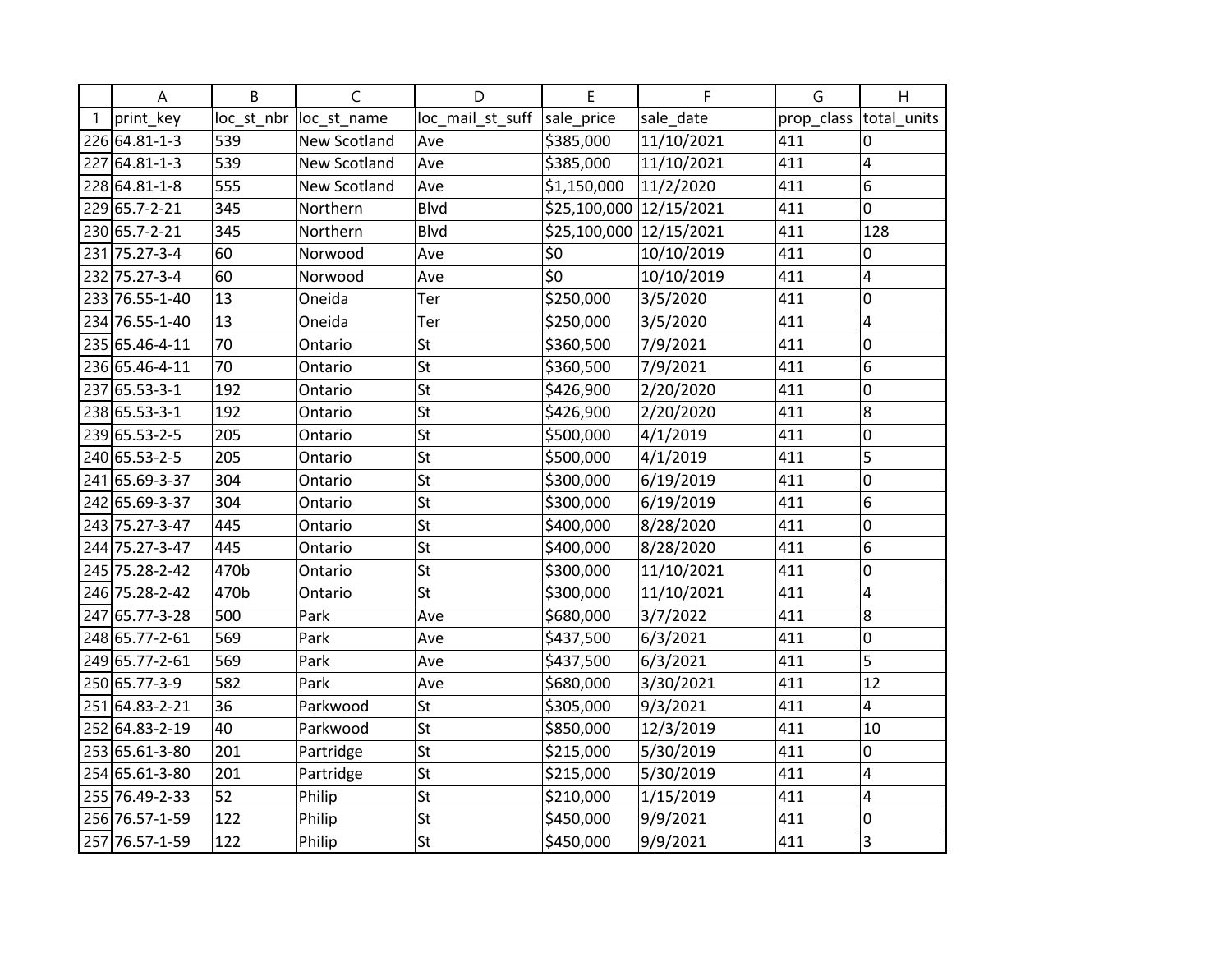| Α              | B          | C                       | D                | E                  | F          | G          | H              |
|----------------|------------|-------------------------|------------------|--------------------|------------|------------|----------------|
| print key      | loc_st_nbr | loc_st_name             | loc_mail_st_suff | sale_price         | sale_date  | prop_class | total_units    |
| 258 41.00-2-11 | 30         | Pine                    | Ln               | \$0                | 12/30/2020 | 411        | 24             |
| 259 41.00-2-11 | 30         | Pine                    | Ln               | \$0                | 12/30/2020 | 411        | 28             |
| 260 76.34-2-34 | 6          | Pine                    | St               | \$470,000          | 6/18/2019  | 411        | 6              |
| 261 65.61-5-30 | 185        | Quail                   | St               | \$255,000          | 2/8/2019   | 411        | 0              |
| 262 65.61-5-30 | 185        | Quail                   | St               | \$255,000          | 2/8/2019   | 411        | 4              |
| 263 65.69-1-49 | 230-232    | Quail                   | St               | \$255,000          | 10/18/2019 | 411        | 0              |
| 264 65.69-1-49 | 230-232    | Quail                   | St               | \$255,000          | 10/18/2019 | 411        | 4              |
| 265 65.63-1-13 | 28         | Robin                   | St               | \$499,500          | 6/4/2021   | 411        | 0              |
| 266 65.63-1-13 | 28         | Robin                   | St               | \$499,500          | 6/4/2021   | 411        | 6              |
| 267 65.63-4-17 | 81         | Robin                   | St               | \$283,000          | 11/25/2019 | 411        | 0              |
| 268 65.63-4-17 | 81         | Robin                   | St               | \$283,000          | 11/25/2019 | 411        | 5              |
| 269 64.38-1-1  | 49         | <b>Russell Blessing</b> | Rd               | \$255,000          | 12/31/2019 | 411        | 0              |
| 270 64.38-1-1  | 49         | <b>Russell Blessing</b> | Rd               | \$255,000          | 12/31/2019 | 411        | 4              |
| 271 64.67-3-57 | 97         | Ryckman                 | Ave              | \$303,000          | 9/15/2021  | 411        | 0              |
| 272 64.67-3-57 | 97         | Ryckman                 | Ave              | \$303,000          | 9/15/2021  | 411        | 4              |
| 273 64.67-1-60 | 115        | Ryckman                 | Ave              | \$606,000          | 9/15/2021  | 411        | 0              |
| 274 64.67-1-60 | 115        | Ryckman                 | Ave              | \$606,000          | 9/15/2021  | 411        | 4              |
| 275 64.66-2-61 | 137        | S Allen                 | St               | \$0                | 8/15/2020  | 411        | 0              |
| 276 64.66-2-61 | 137        | S Allen                 | St               | \$0                | 8/15/2020  | 411        | 6              |
| 277 64.66-2-62 | 141        | S Allen                 | St               | \$0                | 2/27/2022  | 411        | 0              |
| 278 64.66-2-62 | 141        | S Allen                 | St               | \$0                | 2/27/2022  | 411        | 5              |
| 279 64.81-1-58 | 277        | S Allen                 | St               | \$0                | 11/13/2020 | 411        | 0              |
| 280 64.81-1-58 | 277        | S Allen                 | St               | $\overline{\xi_0}$ | 11/13/2020 | 411        | 16             |
| 281 64.81-2-1  | 286        | S Allen                 | St               | \$0                | 11/13/2020 | 411        | 10             |
| 282 65.17-2-7  | 8          | S Lake                  | Ave              | \$5,200,000        | 1/21/2022  | 411        | $\overline{0}$ |
| 283 65.17-2-7  | 8          | S Lake                  | Ave              | \$5,200,000        | 1/21/2022  | 411        | 66             |
| 284 65.70-1-32 | 11         | S Lake                  | Ave              | \$0                | 12/18/2019 | 411        | 0              |
| 285 65.70-1-32 | 11         | S Lake                  | Ave              | \$0                | 12/18/2019 | 411        | 94             |
| 286 65.17-2-1  | 22         | S Lake                  | Ave              | \$670,000          | 12/14/2020 | 411        | 0              |
| 287 65.17-2-1  | 22         | S Lake                  | Ave              | \$670,000          | 12/14/2020 | 411        | 7              |
| 288 65.70-1-40 | 27         | S Lake                  | Ave              | \$0                | 8/11/2020  | 411        | 4              |
| 289 65.70-1-46 | 39         | S Lake                  | Ave              | \$420,000          | 7/2/2021   | 411        | 4              |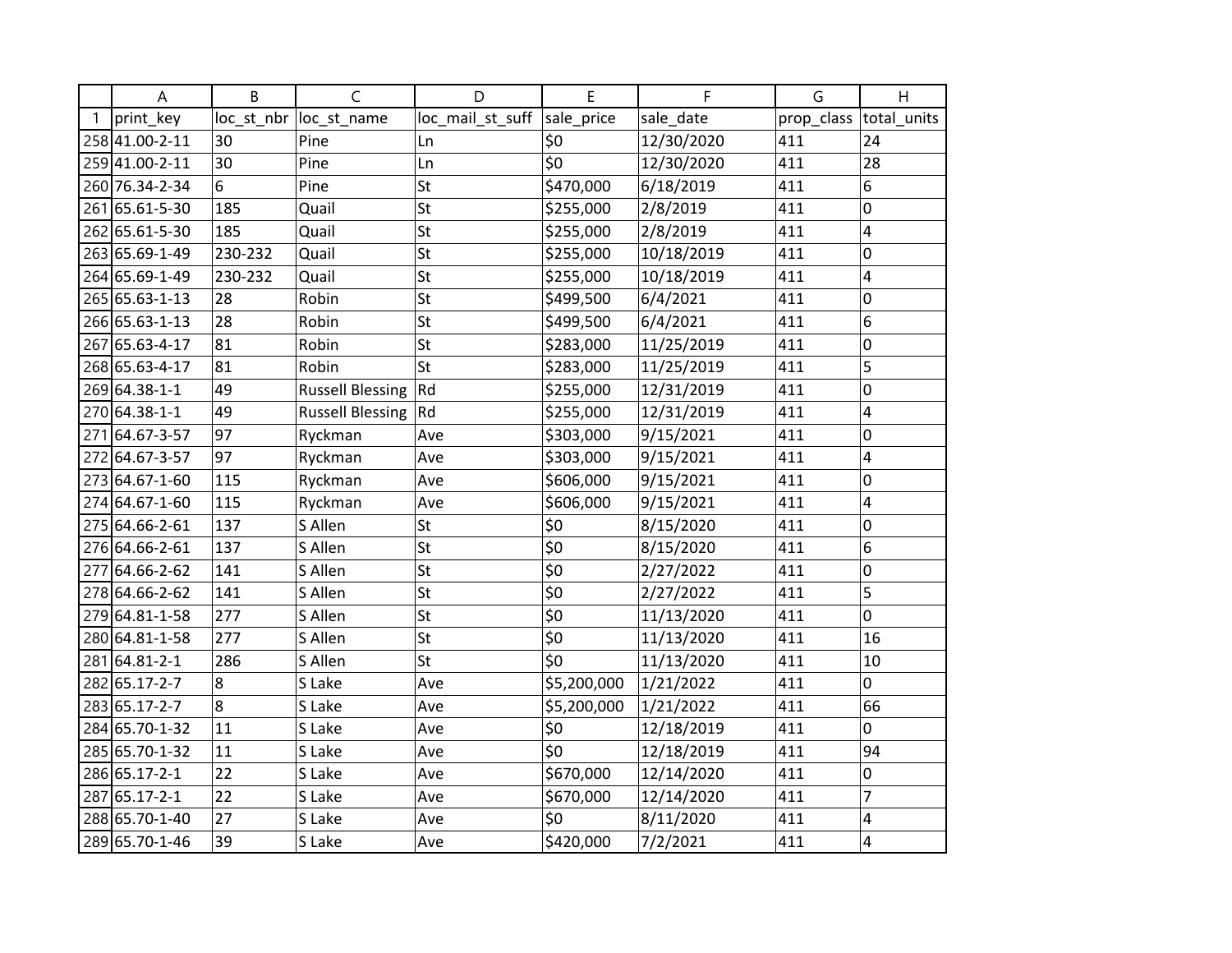|   | $\overline{A}$ | B     | C                       | D                | E           | F          | G          | H              |
|---|----------------|-------|-------------------------|------------------|-------------|------------|------------|----------------|
| 1 | print_key      |       | loc_st_nbr  loc_st_name | loc_mail_st_suff | sale_price  | sale_date  | prop_class | total_units    |
|   | 290 65.77-4-14 | 102   | S Lake                  | Ave              | \$1,175,000 | 2/4/2021   | 411        | 13             |
|   | 291 65.77-2-20 | 115   | S Lake                  | Ave              | \$630,000   | 6/28/2019  | 411        | 0              |
|   | 292 65.77-2-20 | 115   | S Lake                  | Ave              | \$630,000   | 6/28/2019  | 411        | 5              |
|   | 293 65.77-2-49 | 119   | S Lake                  | Ave              | \$531,818   | 12/23/2020 | 411        | 0              |
|   | 294 65.77-2-49 | 119   | S Lake                  | Ave              | \$531,818   | 12/23/2020 | 411        | 5              |
|   | 295 65.77-2-50 | 121   | S Lake                  | Ave              | \$638,182   | 12/23/2020 | 411        | 0              |
|   | 296 65.77-2-50 | 121   | S Lake                  | Ave              | \$638,182   | 12/23/2020 | 411        | 6              |
|   | 297 65.77-3-29 | 131   | S Lake                  | Ave              | \$990,000   | 3/25/2022  | 411        | 8              |
|   | 298 75.28-4-16 | 155   | S Lake                  | Ave              | \$0         | 9/15/2020  | 411        | 0              |
|   | 299 75.28-4-16 | 155   | S Lake                  | Ave              | \$0         | 9/15/2020  | 411        | 5              |
|   | 300 64.74-2-27 | 123   | S Main                  | Ave              | \$600,000   | 4/1/2019   | 411        | $\overline{7}$ |
|   | 301 87.6-2-1   | 590   | S Pearl                 | St               | \$130,000   | 12/20/2021 | 411        | 24             |
|   | 302 87.6-2-1   | 590   | S Pearl                 | St               | \$130,000   | 12/20/2021 | 411        | 55             |
|   | 303 76.40-1-29 | 178   | S Swan                  | St               | \$230,000   | 6/19/2020  | 411        | 4              |
|   | 304 65.74-4-51 | 19    | Second                  | St               | \$10,000    | 4/15/2019  | 411        | 5              |
|   | 305 76.63-1-53 | 69    | Slingerland             | St               | \$290,000   | 4/27/2021  | 411        | 4              |
|   | 306 76.77-1-1  | 108   | Southern                | <b>Blvd</b>      | \$0         | 3/1/2021   | 411        | 0              |
|   | 307 76.77-1-1  | 108   | Southern                | Blvd             | \$0         | 3/1/2021   | 411        | 4              |
|   | 308 75.76-1-45 | 34-36 | Sparkill                | Ave              | \$0         | 4/29/2020  | 411        | 0              |
|   | 309 75.76-1-45 | 34-36 | Sparkill                | Ave              | \$0         | 4/29/2020  | 411        | 5              |
|   | 310 65.79-1-3  | 3     | Sprague                 | PI               | \$399,000   | 4/23/2021  | 411        | 4              |
|   | 311 65.80-4-66 | 36    | Spring                  | St               | \$425,000   | 12/15/2021 | 411        | 6              |
|   | 312 65.82-1-21 | 6     | St Joseph               | Ter              | \$1         | 4/2/2021   | 411        | 6              |
|   | 313 65.82-1-22 | 7     | St Joseph               | Ter              | \$1         | 4/2/2021   | 411        | 10             |
|   | 314 76.24-7-43 | 248   | State                   | St               | \$2,865,000 | 2/13/2019  | 411        | 0              |
|   | 315 76.24-7-43 | 248   | <b>State</b>            | St               | \$2,865,000 | 2/13/2019  | 411        | 30             |
|   | 316 76.25-2-31 | 251   | State                   | St               | \$0         | 12/18/2019 | 411        | 19             |
|   | 317 76.25-2-32 | 253   | State                   | St               | \$452,500   | 12/16/2021 | 411        | 5              |
|   | 318 76.24-7-41 | 256   | State                   | St               | \$0         | 9/24/2020  | 411        | 0              |
|   | 319 76.24-7-41 | 256   | State                   | St               | \$0         | 9/24/2020  | 411        | 16             |
|   | 320 76.25-2-34 | 257   | State                   | St               | \$0         | 2/25/2021  | 411        | $\overline{4}$ |
|   | 321 76.24-1-24 | 298   | State                   | St               | \$1         | 9/17/2019  | 411        | 10             |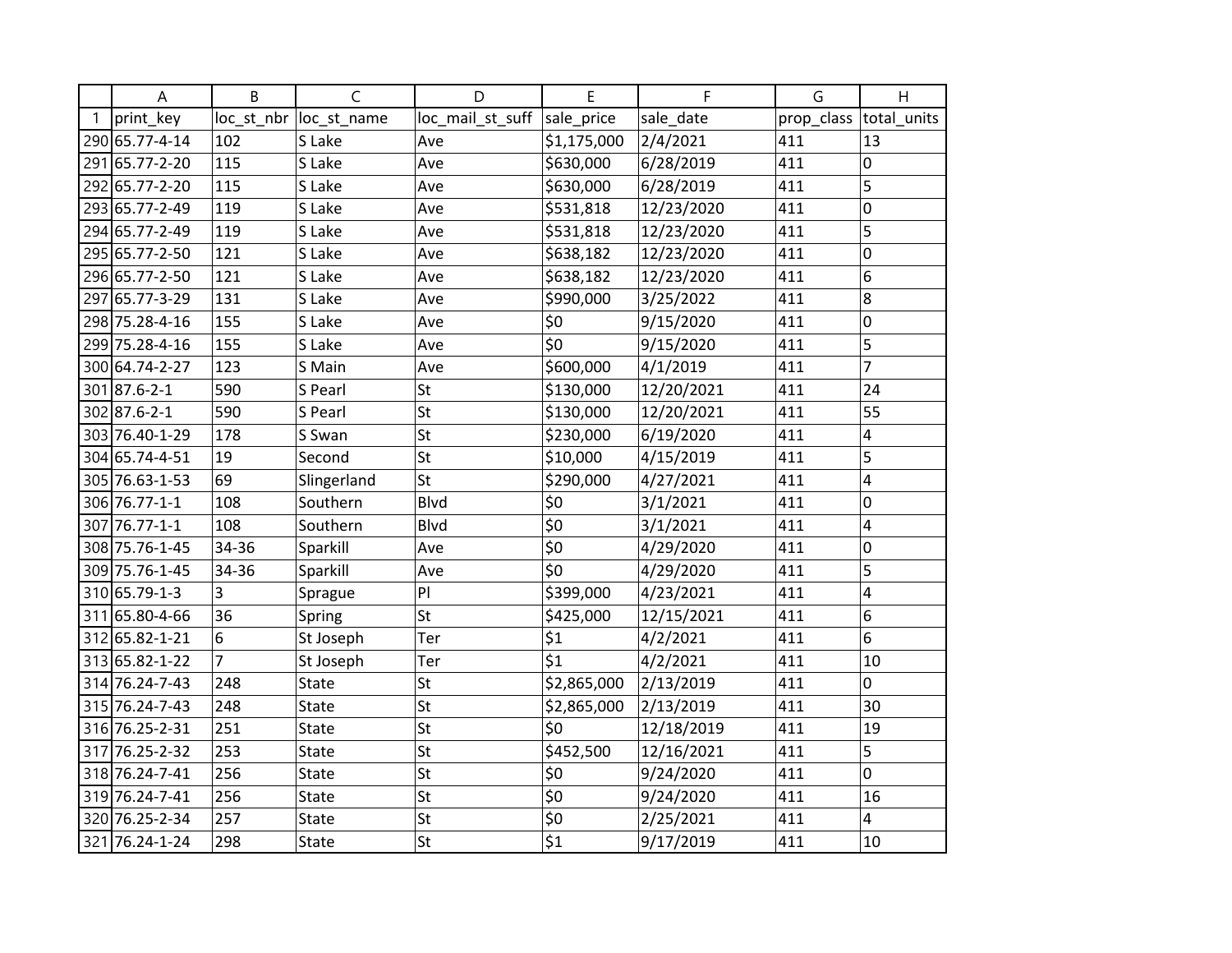| A                | B          | C                 | D                | E           | F          | G          | H           |
|------------------|------------|-------------------|------------------|-------------|------------|------------|-------------|
| print key        | loc_st_nbr | loc_st_name       | loc_mail_st_suff | sale_price  | sale_date  | prop_class | total_units |
| 322 76.24-1-28   | 306        | <b>State</b>      | <b>St</b>        | \$820,000   | 10/16/2020 | 411        | 8           |
| 323 76.24-1-20   | 313        | State             | St               | \$575,000   | 12/15/2020 | 411        | 4           |
| 324 76.24-1-32   | 314        | State             | St               | \$1,050,000 | 12/10/2021 | 411        | 11          |
| 325 76.24-1-32   | 314        | State             | St               | \$0         | 12/9/2021  | 411        | 11          |
| 326 76.24-1-32   | 314        | State             | St               | \$1,000,000 | 3/7/2019   | 411        | 11          |
| 327 76.24-1-34   | 318        | State             | St               | \$0         | 11/5/2021  | 411        | 11          |
| 328 76.24-1-34   | 318        | State             | St               | \$0         | 5/19/2021  | 411        | 11          |
| 329 76.24-1-34   | 318        | State             | St               | \$890,000   | 3/15/2019  | 411        | 11          |
| 330 65.80-4-76   | 327        | State             | St               | \$715,000   | 8/18/2021  | 411        | 0           |
| 331 65.80-4-76   | 327        | State             | St               | \$715,000   | 8/18/2021  | 411        | 4           |
| 332 65.80-3-29   | 359        | State             | St               | \$1,799,500 | 9/24/2020  | 411        | 0           |
| 333 65.80-3-29   | 359        | State             | St               | \$1,799,500 | 9/24/2020  | 411        | 5           |
| 334 65.80-3-34   | 369        | State             | St               | \$405,000   | 5/11/2021  | 411        | 5           |
| 335 65.79-1-56   | 461        | State             | St               | \$899,900   | 3/10/2021  | 411        | 8           |
| 336 65.71-2-23   | 497        | State             | St               | \$590,000   | 9/24/2020  | 411        | 5           |
| 337 65.71-2-23   | 497        | State             | St               | \$590,000   | 9/24/2020  | 411        | 5           |
| 338 76.53-1-12   | 9          | Summit            | Ave              | \$305,000   | 5/18/2021  | 411        | 0           |
| 339 76.53-1-12   | 9          | Summit            | Ave              | \$305,000   | 5/18/2021  | 411        | 4           |
| 340 65.82-4-24   | 18         | <b>Ten Broeck</b> | St               | \$450,000   | 12/10/2021 | 411        | 4           |
| 341 65.82-5-44   | 23         | Ten Broeck        | St               | \$338,300   | 2/6/2020   | 411        | 4           |
| 342 65.82-5-57.1 | 37         | Ten Broeck        | St               | \$245,000   | 11/6/2020  | 411        | 4           |
| 343 65.82-5-62   | 47         | <b>Ten Broeck</b> | St               | \$329,000   | 1/31/2022  | 411        | 5           |
| 344 65.82-5-67   | 57         | Ten Broeck        | St               | \$0         | 6/9/2020   | 411        | 4           |
| 345 65.82-5-73   | 69         | <b>Ten Broeck</b> | St               | \$0         | 2/8/2022   | 411        | 4           |
| 346 65.82-5-73   | 69         | <b>Ten Broeck</b> | St               | \$290,000   | 9/2/2021   | 411        | 4           |
| 347 65.82-5-74   | 71         | Ten Broeck        | St               | \$0         | 2/8/2022   | 411        | 4           |
| 348 65.82-5-74   | 71         | Ten Broeck        | St               | \$300,000   | 9/2/2021   | 411        | 4           |
| 349 65.82-5-75   | 73         | <b>Ten Broeck</b> | St               | \$316,000   | 9/2/2021   | 411        | 4           |
| 350 65.82-5-75   | 73         | <b>Ten Broeck</b> | St               | \$0         | 2/8/2022   | 411        | 4           |
| 351 65.82-5-77   | 77         | <b>Ten Broeck</b> | St               | \$0         | 1/11/2022  | 411        | 4           |
| 352 65.82-5-79   | 81         | <b>Ten Broeck</b> | St               | \$360,000   | 12/19/2021 | 411        | 8           |
| 353 65.82-5-86   | 97         | Ten Broeck        | St               | \$0         | 10/1/2021  | 411        | 4           |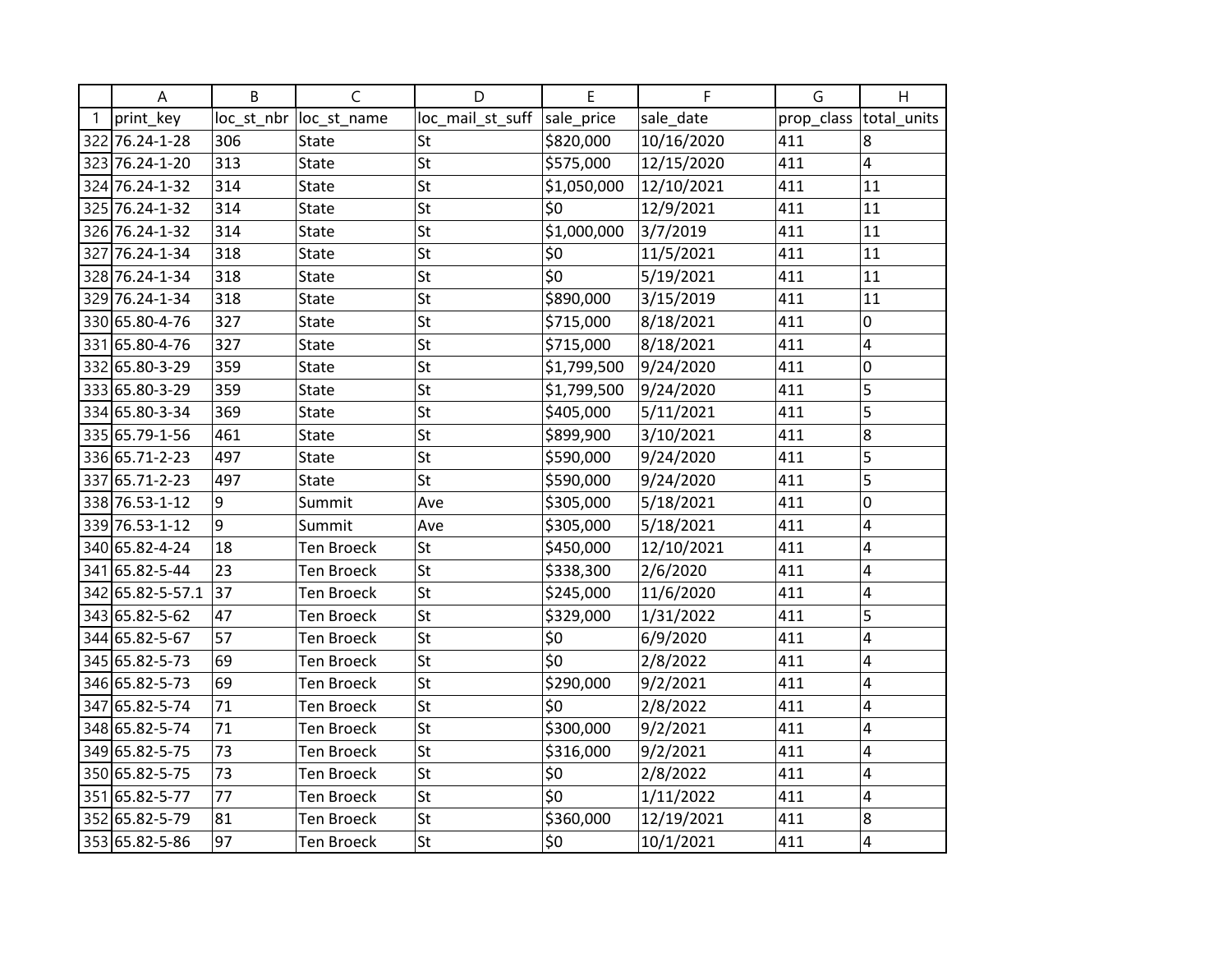| A                | B          | C                 | D                | E                      | F          | G          | H           |
|------------------|------------|-------------------|------------------|------------------------|------------|------------|-------------|
| print_key        | loc_st_nbr | loc_st_name       | loc_mail_st_suff | sale_price             | sale_date  | prop_class | total_units |
| 354 65.82-5-87   | 99         | <b>Ten Broeck</b> | St               | \$292,500              | 8/6/2021   | 411        | 4           |
| 355 65.82-5-87   | 99         | Ten Broeck        | St               | \$0                    | 11/9/2021  | 411        | 4           |
| 356 65.82-5-89   | 103        | <b>Ten Broeck</b> | St               | \$190,000              | 12/13/2019 | 411        | 4           |
| 357 65.82-5-89   | 103        | Ten Broeck        | St               | \$0                    | 2/4/2020   | 411        | 4           |
| 358 76.64-4-13   | 80         | <b>Third</b>      | Ave              | \$203,500              | 2/26/2020  | 411        | 0           |
| 359 76.64-4-13   | 80         | Third             | Ave              | \$203,500              | 2/26/2020  | 411        | 8           |
| 360 65.29-2-6.2  | 666        | <b>Third</b>      | St               | \$10,700,000 2/25/2022 |            | 411        | 184         |
| 361 65.29-2-6.2  | 666        | <b>Third</b>      | St               | \$0                    | 6/30/2021  | 411        | 184         |
| 362 76.49-4-45   | 18         | Trinity           | PI               | \$204,000              | 4/12/2019  | 411        | 4           |
| 363 76.49-4-44   | 20         | Trinity           | PI               | \$204,000              | 4/12/2019  | 411        | 4           |
| 364 76.49-4-43   | 22         | Trinity           | PI               | \$204,000              | 4/12/2019  | 411        | 4           |
| 365 64.59-1-85   | 288        | W Lawrence        | St               | \$0                    | 2/22/2022  | 411        | 0           |
| 366 64.59-1-85   | 288        | W Lawrence        | St               | \$275,000              | 12/21/2020 | 411        | 0           |
| 367 64.59-1-85   | 288        | W Lawrence        | St               | \$0                    | 2/22/2022  | 411        | 5           |
| 368 64.59-1-85   | 288        | W Lawrence        | St               | \$275,000              | 12/21/2020 | 411        | 5           |
| 369 76.61-4-1    | 54         | W Van Vechten     | St               | \$280,000              | 12/30/2021 | 411        | 5           |
| 370 65.77-3-47   | 532        | Warren            | St               | \$295,000              | 4/30/2021  | 411        | 0           |
| 371 65.77-3-47   | 532        | Warren            | St               | \$295,000              | 4/30/2021  | 411        | 4           |
| 372 65.80-2-29   | 260        | Washington        | Ave              | \$2,400,000            | 12/9/2019  | 411        | 0           |
| 373 65.80-2-29   | 260        | Washington        | Ave              | \$2,400,000            | 12/9/2019  | 411        | 4           |
| 374 65.80-2-29   | 260        | Washington        | Ave              | \$2,400,000            | 12/9/2019  | 411        | 10          |
| 375 65.79-1-8    | 304        | Washington        | Ave              | \$665,000              | 10/28/2021 | 411        | 0           |
| 376 65.79-1-8    | 304        | Washington        | Ave              | \$665,000              | 10/28/2021 | 411        | 8           |
| 377 65.71-2-4    | 338        | Washington        | Ave              | \$338,000              | 10/6/2020  | 411        | 4           |
| 378 64.35 - 2-35 | 964        | Washington        | Ave              | \$830,000              | 3/5/2021   | 411        | 0           |
| 379 64.35-2-35   | 964        | Washington        | Ave              | \$830,000              | 3/5/2021   | 411        | 4           |
| 380 65.21-3-40   | 21         | Watervliet        | Ave              | \$407,000              | 5/4/2020   | 411        | 6           |
| 381 65.70-1-16   | 180        | Western           | Ave              | \$285,000              | 6/30/2020  | 411        | 0           |
| 382 65.70-1-16   | 180        | Western           | Ave              | \$285,000              | 6/30/2020  | 411        | 4           |
| 383 64.50-1-3    | 575        | Western           | Ave              | \$0                    | 2/10/2021  | 411        | 0           |
| 384 64.50-1-3    | 575        | Western           | Ave              | \$0                    | 1/16/2022  | 411        | 0           |
| 385 64.50-1-3    | 575        | Western           | Ave              | \$400,000              | 12/29/2020 | 411        | 0           |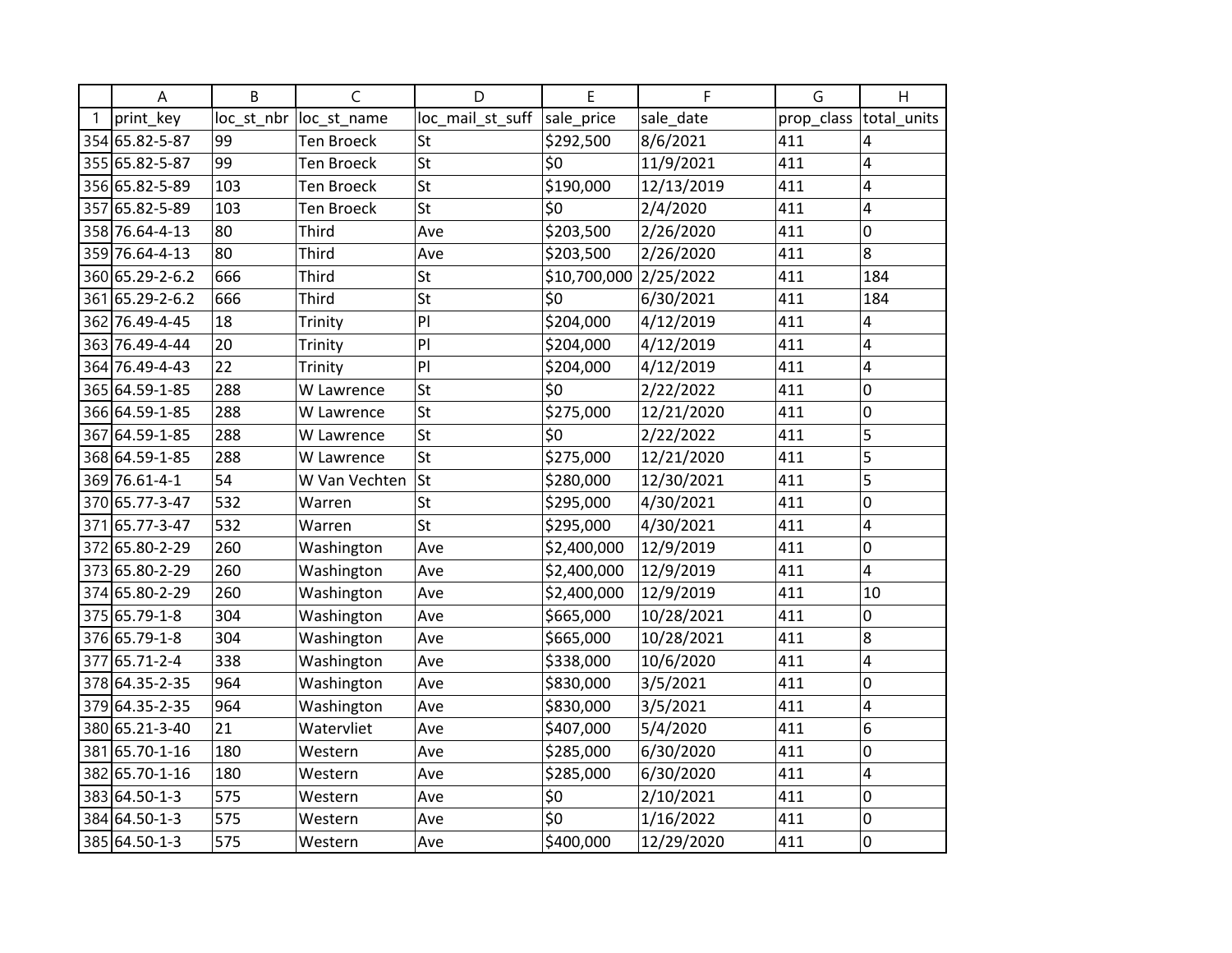| A                | B          | C           | D                | E           | F          | G          | H           |
|------------------|------------|-------------|------------------|-------------|------------|------------|-------------|
| print_key        | loc_st_nbr | loc_st_name | loc_mail_st_suff | sale_price  | sale_date  | prop_class | total_units |
| 386 64.50-1-3    | 575        | Western     | Ave              | \$0         | 2/10/2021  | 411        | 4           |
| 387 64.50-1-3    | 575        | Western     | Ave              | \$0         | 1/16/2022  | 411        | 4           |
| 388 64.50-1-3    | 575        | Western     | Ave              | \$400,000   | 12/29/2020 | 411        | 4           |
| 389 64.50-1-4    | 577        | Western     | Ave              | \$0         | 2/10/2021  | 411        | 0           |
| 390 64.50-1-4    | 577        | Western     | Ave              | \$0         | 1/16/2022  | 411        | 0           |
| 391 64.50-1-4    | 577        | Western     | Ave              | \$470,000   | 12/29/2020 | 411        | 0           |
| 392 64.50-1-4    | 577        | Western     | Ave              | \$0         | 2/10/2021  | 411        | 6           |
| 393 64.50-1-4    | 577        | Western     | Ave              | \$0         | 1/16/2022  | 411        | 6           |
| 394 64.50-1-4    | 577        | Western     | Ave              | \$470,000   | 12/29/2020 | 411        | 6           |
| 395 64.22-1-24   | 1128       | Western     | Ave              | \$500,000   | 2/20/2020  | 411        | 6           |
| 396 64.22-1-13   | 1144       | Western     | Ave              | \$500       | 3/26/2020  | 411        | 18          |
| 397 64.21 - 2-44 | 1154       | Western     | Ave              | \$0         | 8/12/2021  | 411        | 0           |
| 398 64.21-2-44   | 1154       | Western     | Ave              | \$0         | 8/12/2021  | 411        | 4           |
| 399 65.80-3-75   | 20         | Willett     | St               | \$1,000,000 | 11/20/2020 | 411        | 0           |
| 400 65.80-3-75   | 20         | Willett     | St               | \$1,000,000 | 11/20/2020 | 411        | 5           |
| 401 65.80-3-72   | 28         | Willett     | St               | \$792,000   | 10/6/2021  | 411        | 8           |
| 402 64.50-1-40   | 49         | Winthrop    | Ave              | \$0         | 2/7/2022   | 411        | 0           |
| 403 64.50-1-40   | 49         | Winthrop    | Ave              | \$0         | 2/7/2022   | 411        | 4           |
| 404 64.42-2-43   | 62         | Winthrop    | Ave              | \$335,000   | 9/18/2020  | 411        | 0           |
| 405 64.42-2-43   | 62         | Winthrop    | Ave              | \$335,000   | 9/18/2020  | 411        | 4           |
| 406 64.42-2-27   | 95         | Winthrop    | Ave              | \$365,000   | 10/14/2021 | 411        | 0           |
| 407 64.42-2-27   | 95         | Winthrop    | Ave              | \$365,000   | 10/14/2021 | 411        | 5           |
| 408 64.42-2-28   | 97         | Winthrop    | Ave              | \$0         | 8/4/2021   | 411        | 0           |
| 409 64.42-2-28   | 97         | Winthrop    | Ave              | \$0         | 8/4/2021   | 411        | 4           |
| 410 64.42-2-30   | 107        | Winthrop    | Ave              | \$427,500   | 6/26/2020  | 411        | 0           |
| 411 64.42-2-30   | 107        | Winthrop    | Ave              | \$427,500   | 6/26/2020  | 411        | 4           |
| 412 64.42-2-59   | 110        | Winthrop    | Ave              | \$317,000   | 11/19/2019 | 411        | 0           |
| 413 64.42-2-59   | 110        | Winthrop    | Ave              | \$317,000   | 11/19/2019 | 411        | 4           |
| 414 64.42-2-31   | 111        | Winthrop    | Ave              | \$427,500   | 6/26/2020  | 411        | 0           |
| 415 64.42-2-31   | 111        | Winthrop    | Ave              | \$427,500   | 6/26/2020  | 411        | 4           |
| 416 75.28-3-9    | 50         | Woodlawn    | Ave              | \$452,000   | 2/25/2019  | 411        | 0           |
| 417 75.28-3-9    | 50         | Woodlawn    | Ave              | \$452,000   | 2/25/2019  | 411        | 4           |